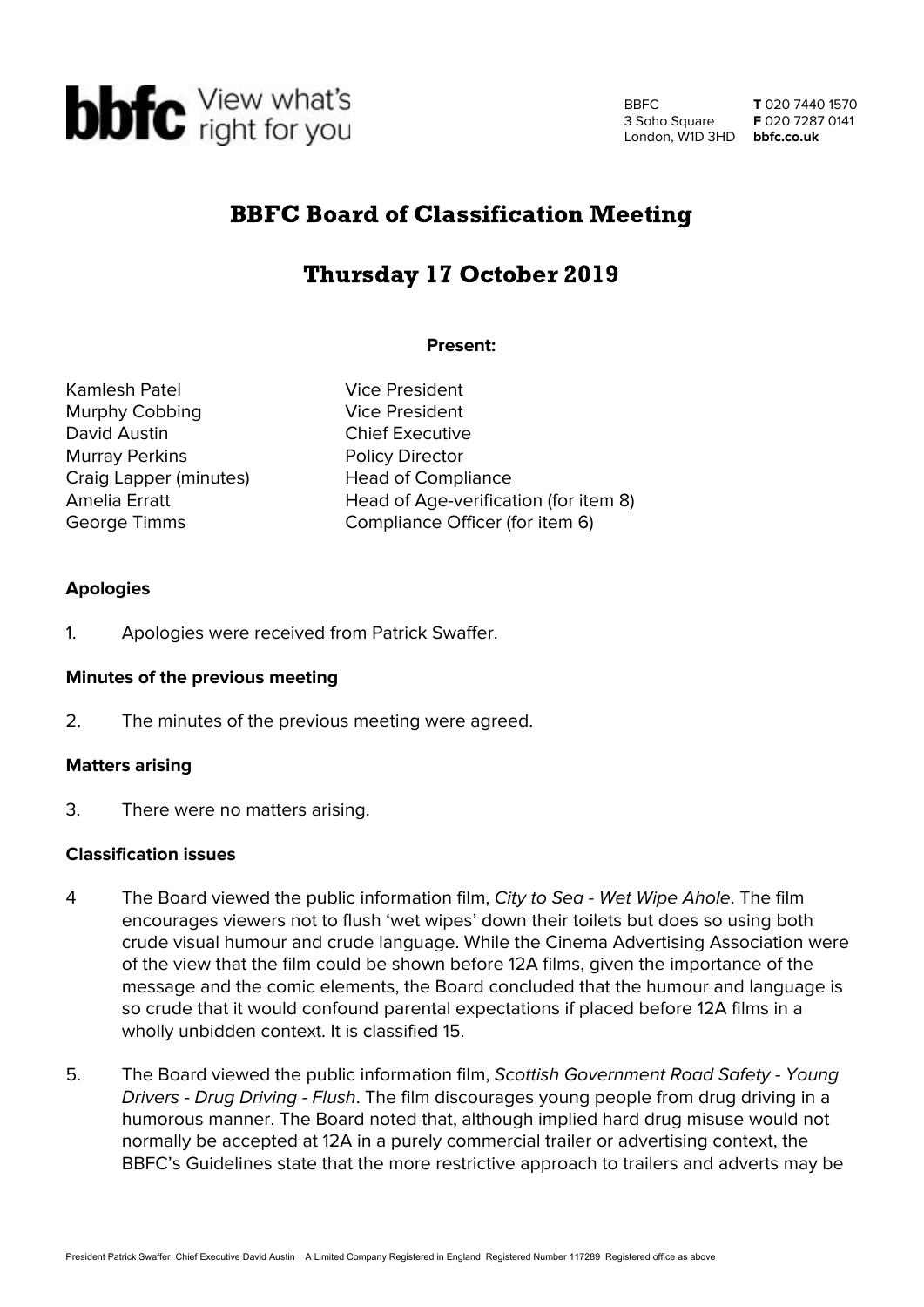relaxed where an advertisement is part of a legitimate public information campaign. In this case, the fact no drugs or drug misuse is seen on screen, coupled with the humour of the campaign and the value of the message, mean it is permissible at 12A.

6. Ms Timms joined the meeting to present clips from various films and episodic content showing blood, gore and related detail in medical contexts. She explained that the BBFC treats sight of blood and gore less restrictively when it occurs in the context of medical intervention than when it occurs in violent contexts.

While Ms Timms noted that sight of medical detail is unusual at U, a clip was shown from the documentary Notes on Blindness, in which there is brief sight of a bloodshot eye with a needle next to it, implying a medical procedure that is about to take place. The Board agreed that, given the lack of detail shown, the specific medical context, the brevity of the sequence and the dreamlike quality of the film it is appropriately classified at U.

A clip was shown from season 8 episode 6 of Call the Midwife in which a cyst is lanced. The Board agreed that the manner in which the nurse explains the procedure to the patient as it happens, in a reassuring manner, mean the detail shown is acceptable at PG. However, they also concluded that the existing ratings info description of 'medical gore' is too strong and potentially misleading at PG. The scene is better described as 'medical detail'. A scene depicting an operation was then shown from season 1 episode 13 of Bangkok Love Stories, a Thai drama series episodes of which are classified at PG, 12 or 15. While there is some sight of what appears to be blood on bandages, it is not presented very realistically and there is no emphasis on the blood. The scene is dealt with in a sensitive manner and the man survives. Accordingly, the Board agreed with the PG classification.

The Board considered a scene from season 1 episode 4 of the Netflix programme, Charite, in which a large needle is inserted into a woman's back in order to remove fluid from her lungs. It was agreed that, in spite of the lack of visual detail (including the fact the needle is not seen to pierce the skin), the emphasis on the woman's discomfort and pain, as well as the duration of the scene, create a level of intensity that is appropriately placed at 12. An extract was shown from season 1 episode 2 of the drama-documentary, Mars, in which experts talk about situations that could occur during a mission to Mars, with those scenarios dramatised. The scene in question depicts an astronaut on whom an emergency medical procedure is performed. There is sight of an incision being made and a tube being inserted. The Board considered that, while there is a significant amount of blood shown, it occurs in a context within which professionals are attempting to save a man's life. The scene is scientific in presentation and procedural in nature, with the voice-over explaining what is being done and why. Therefore the 12 awarded to the programme is correct.

A sequence was shown from season 2 episode 3 of The Break, a French crime drama, in which what first appears to be a splinter, but turns out to be a pen nib, is removed from a man, who then faints. While the episode is classified 15 for other factors, including self-harm in another scene, and the removal of the nib is shown in close-up with some detail of pus and injury, the Board concluded the scene in isolation is potentially acceptable at 12, given the medical context.